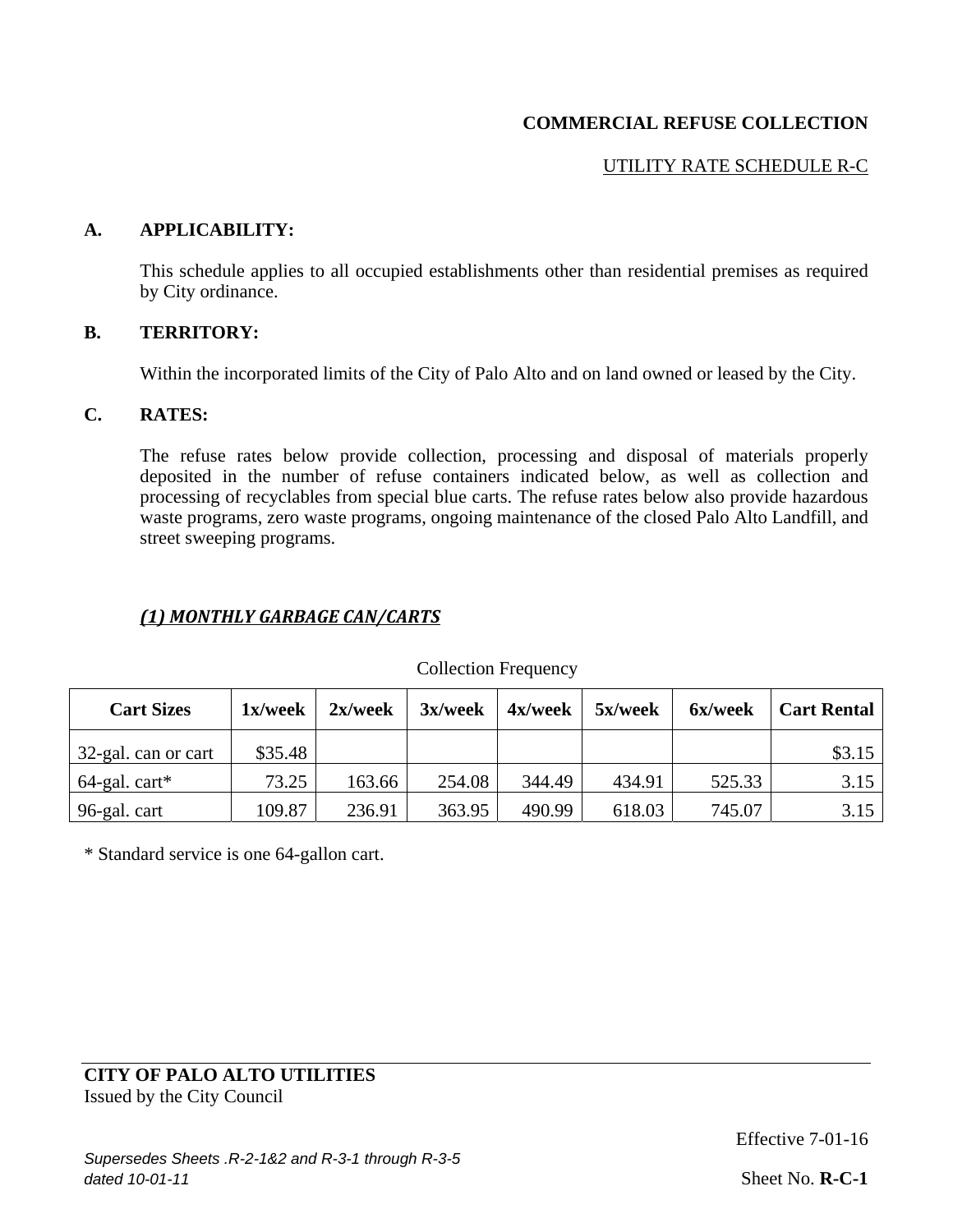## UTILITY RATE SCHEDULE R-C

| <b>Collection Frequency</b> |          |            |            |          |          |            |                   |
|-----------------------------|----------|------------|------------|----------|----------|------------|-------------------|
| Size (cubic<br>yards)       | 1x/week  | $2x$ /week | $3x$ /week | 4x/week  | 5x/week  | 6x/week    | <b>Bin Rental</b> |
|                             | \$178.54 | \$363.95   | \$549.36   | \$733.62 | \$919.03 | \$1,103.30 | \$40.95           |
| 1.5                         | 243.78   | 501.29     | 759.95     | 1,017.46 | 1,274.97 | 1,532.49   | 40.95             |
| 2                           | 309.02   | 638.63     | 970.54     | 1,301.30 | 1,630.91 | 1,961.67   | 52.50             |
| 3                           | 437.20   | 913.31     | 1,388.28   | 1,864.39 | 2,341.65 | 2,817.76   | 67.20             |
| 4                           | 581.41   | 1,174.26   | 1,825.48   | 2,448.09 | 3,068.40 | 3,689.87   | 67.20             |
| 5                           | 709.59   | 1,477.55   | 2,243.22   | 3,011.18 | 3,779.14 | 4,545.95   | 81.90             |
| 6                           | 853.80   | 1,768.25   | 2,679.27   | 3,592.59 | 4,505.90 | 5,418.06   | 81.90             |
| 8                           | 1,113.60 | 2,315.32   | 3,519.34   | 4,724.50 | 5,928.51 | 7,132.52   | 107.10            |

### *(2) MONTHLY GARBAGE BINS*

### *(3) MONTHLY COMPOST CARTS\**

| <b>Cart Sizes</b> | 1x/week | $2x$ /week | 3x/week | 4x/week | 5x/week | 6x/week | <b>Bin Rental</b> |
|-------------------|---------|------------|---------|---------|---------|---------|-------------------|
| 32-gal. cart      | \$28.38 |            |         |         |         |         | \$3.15            |
| 64-gal. cart      | 58.60   | 130.93     | 203.26  | 275.60  | 347.93  | 420.26  | 3.15              |
| 96-gal. cart      | 87.90   | 189.53     | 291.16  | 392.79  | 494.42  | 596.06  | 3.15              |

#### Collection Frequency

\*Multi-unit dwellings with five (5) to ten (10) units may receive up to one 96-gallon compostables cart collected once per week at no charge. Service over 96 gallons will be charged as described in G-7 below.

Note: "Cart wash" (see G-1) is available and the additional cost of \$30 will be assessed to account holders if odors become a public nuisance.

**CITY OF PALO ALTO UTILITIES** Issued by the City Council

Effective 7-01-16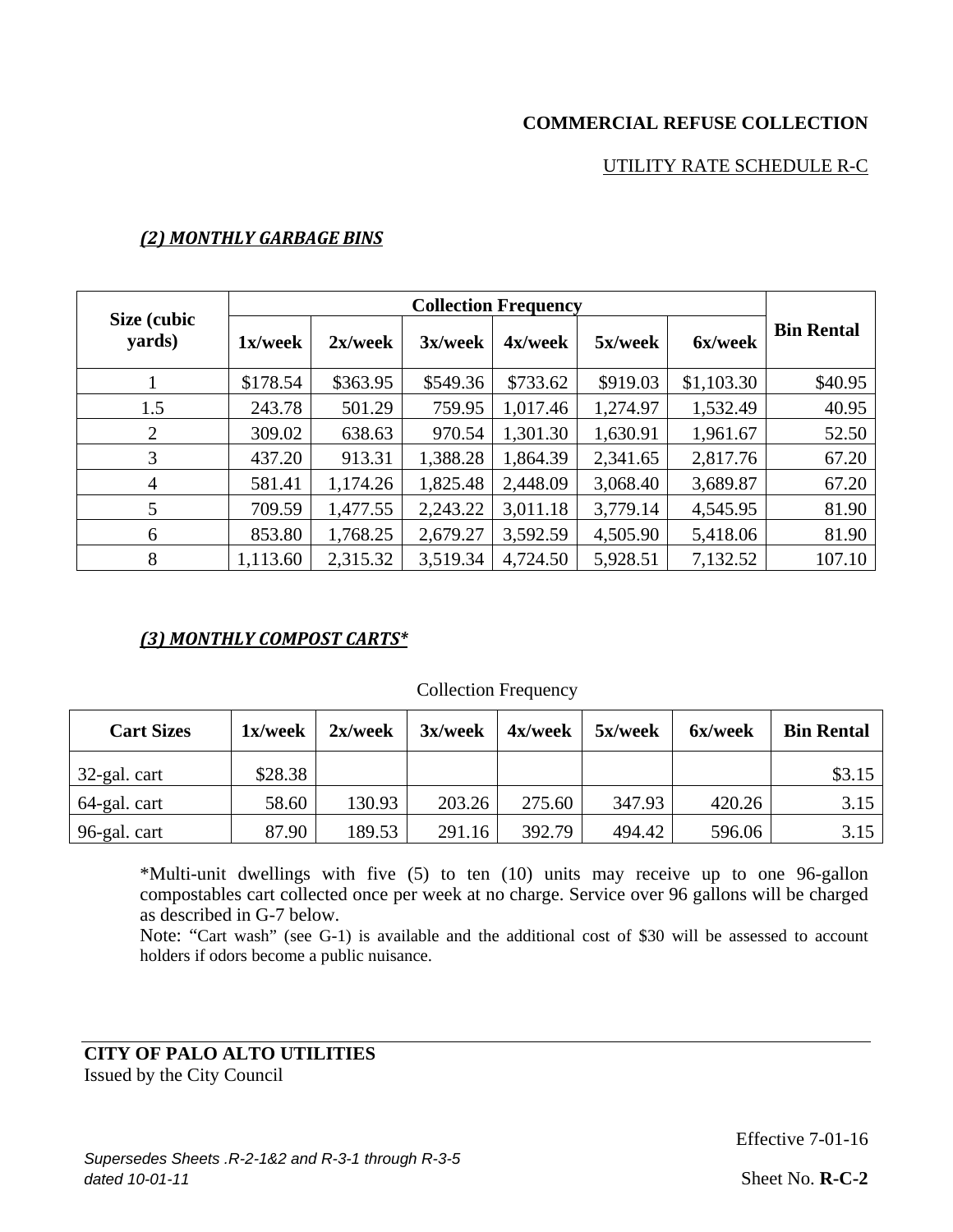### UTILITY RATE SCHEDULE R-C

|                       | <b>Collection Frequency</b> |            |            |            |            |          |                              |
|-----------------------|-----------------------------|------------|------------|------------|------------|----------|------------------------------|
| Size (cubic<br>yards) | 1x/week                     | $2x$ /week | $3x$ /week | $4x$ /week | $5x$ /week | 6x/week  | Monthly<br><b>Bin Rental</b> |
|                       | \$142.83                    | \$291.16   | \$439.49   | \$586.90   | \$735.25   | \$882.64 | \$40.95                      |
| 1.5                   | 195.02                      | 401.03     | 607.96     | 813.97     | 1,019.98   | 1,225.99 | 40.95                        |
| $\overline{2}$        | 247.21                      | 510.90     | 776.43     | 1,041.04   | 1,304.73   | 1,569.34 | 52.50                        |
| 3                     | 349.76                      | 730.65     | 1,110.62   | 1,491.51   | 1,873.32   | 2,254.21 | 67.20                        |
| $\overline{4}$        | 465.12                      | 939.41     | 1,460.38   | 1,958.47   | 2,454.72   | 2,951.89 | 67.20                        |
| 5                     | 567.67                      | 1,182.04   | 1,794.58   | 2,408.94   | 3,023.31   | 3,636.76 | 81.90                        |
| 6                     | 683.04                      | 1,414.60   | 2,143.42   | 2,874.07   | 3,604.72   | 4,334.45 | 81.90                        |

### *(4) MONTHLY COMPOST BINS*

Note: "Bin wash" (see G-2) is available and the additional cost of \$40 will be assessed to account holders if odors become a public nuisance.

#### *(5) DEBRIS BOXES*

NOTE: GreenWaste of Palo Alto has the exclusive rights to haul any and all mixed material (garbage, generic C&D, or mixed recycling) generated in Palo Alto.

**Category A**: Includes garbage, mixed construction and demolition (C&D). **Category B**: Includes single-source separated materials and can be and directly marketed as a

single commodity.

| <b>Debris Box On-Call Service*</b> |             |              |              |              |              |  |
|------------------------------------|-------------|--------------|--------------|--------------|--------------|--|
|                                    | <b>7 CY</b> | <b>15 CY</b> | <b>20 CY</b> | <b>30 CY</b> | <b>40 CY</b> |  |
| Delivery (A or B)                  | \$132.30    | \$132.30     | \$132.30     | \$132.30     | \$132.30     |  |
| Service (Cat A)                    | 676.40      | 676.40       | 785.13       | 1,004.87     | 1,095.29     |  |
| Service (Cat B)                    | 344.40      | 344.40       | 399.84       | 512.40       | 558.60       |  |
| Non-use $**$                       | \$76.00     | \$76.00      | \$76.00      | \$76.00      | \$76.00      |  |

\* Additional "Contaminated charge" of \$185.30 (see I-5) may apply on debris boxes used for construction and demolition materials.

\*\*Within a fourteen (14) day period.

### **CITY OF PALO ALTO UTILITIES**

Issued by the City Council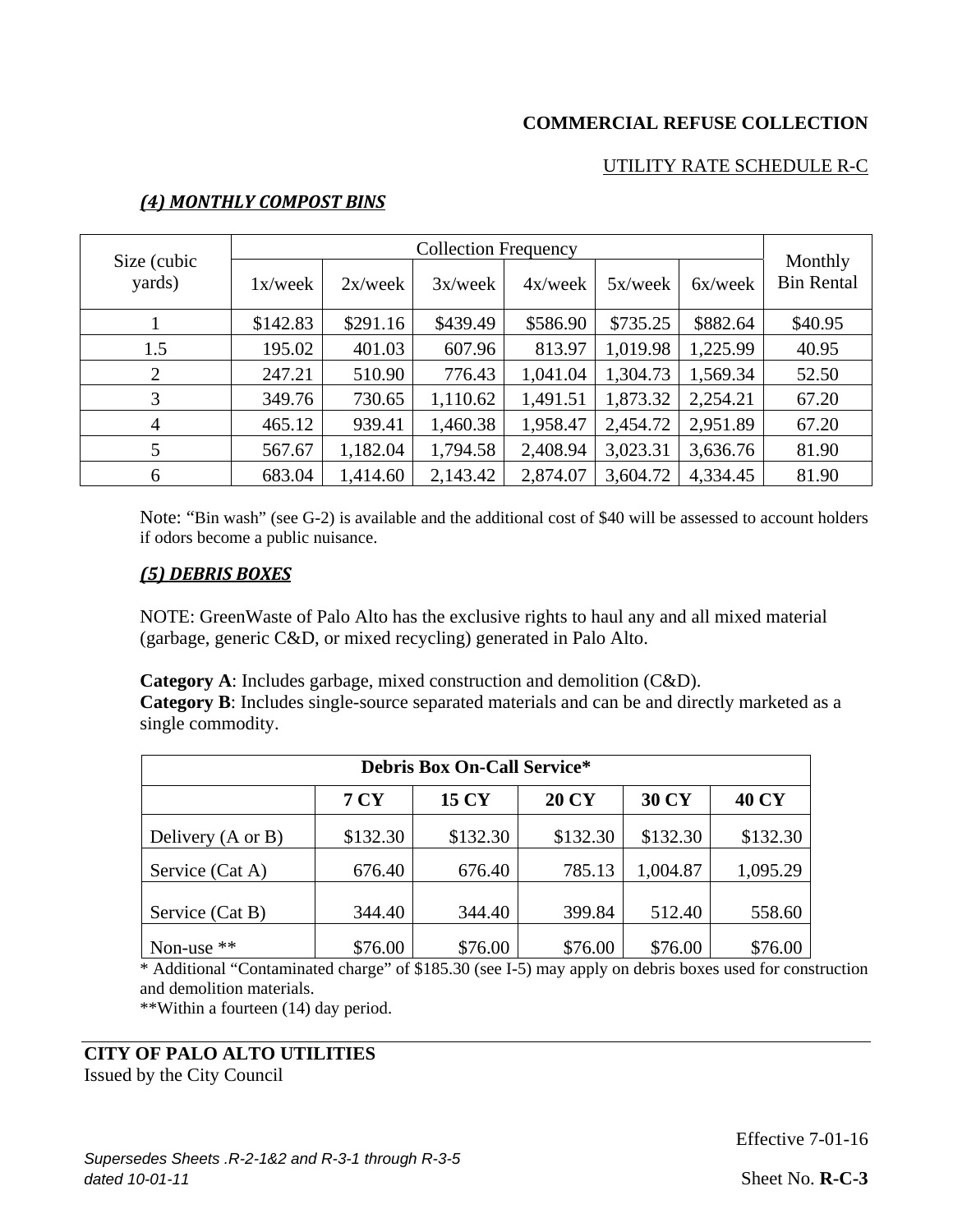# UTILITY RATE SCHEDULE R-C

| <b>Debris Box Category A</b><br><b>Permanent Service</b> |              |              |              |              |  |  |
|----------------------------------------------------------|--------------|--------------|--------------|--------------|--|--|
|                                                          | <b>15 CY</b> | <b>20 CY</b> | <b>30 CY</b> | <b>40 CY</b> |  |  |
| $1x$ /week                                               | \$2,638.07   | \$3,209.18   | \$4,121.34   | \$4,490.67   |  |  |
| $2x$ /week                                               | 5,276.15     | 6,418.36     | 8,241.54     | 8,981.35     |  |  |
| $3x$ /week                                               | 7,915.36     | 9,626.39     | 12,362.89    | 13,472.02    |  |  |
| $4x$ /week                                               | 10,552.29    | 12,836.71    | 16,485.38    | 17,962.70    |  |  |
| $5x$ /week                                               | 13,190.36    | 16,045.89    | 20,606.72    | 22,453.37    |  |  |
| Rental                                                   | 147.00       | 195.30       | 292.95       | 390.60       |  |  |

| <b>Debris Box Category B</b><br><b>Permanent Service</b> |              |              |              |              |  |  |
|----------------------------------------------------------|--------------|--------------|--------------|--------------|--|--|
|                                                          | <b>15 CY</b> | <b>20 CY</b> | <b>30 CY</b> | <b>40 CY</b> |  |  |
| $1x$ /week                                               | \$1,419.49   | \$1,656.07   | \$1,776.18   | \$1,896.29   |  |  |
| $2x$ /week                                               | 2,838.92     | 3,312.15     | 3,552.37     | 3,792.59     |  |  |
| $3x$ /week                                               | 4,258.47     | 4,968.22     | 5,332.19     | 5,688.88     |  |  |
| $4x$ /week                                               | 5,677.96     | 6,624.29     | 7,104.73     | 7,585.18     |  |  |
| $5x$ /week                                               | 7,097.45     | 8,280.36     | 8,880.92     | 9,481.47     |  |  |
| Rental                                                   | 147.00       | 195.30       | 292.95       | 390.60       |  |  |

# **CITY OF PALO ALTO UTILITIES** Issued by the City Council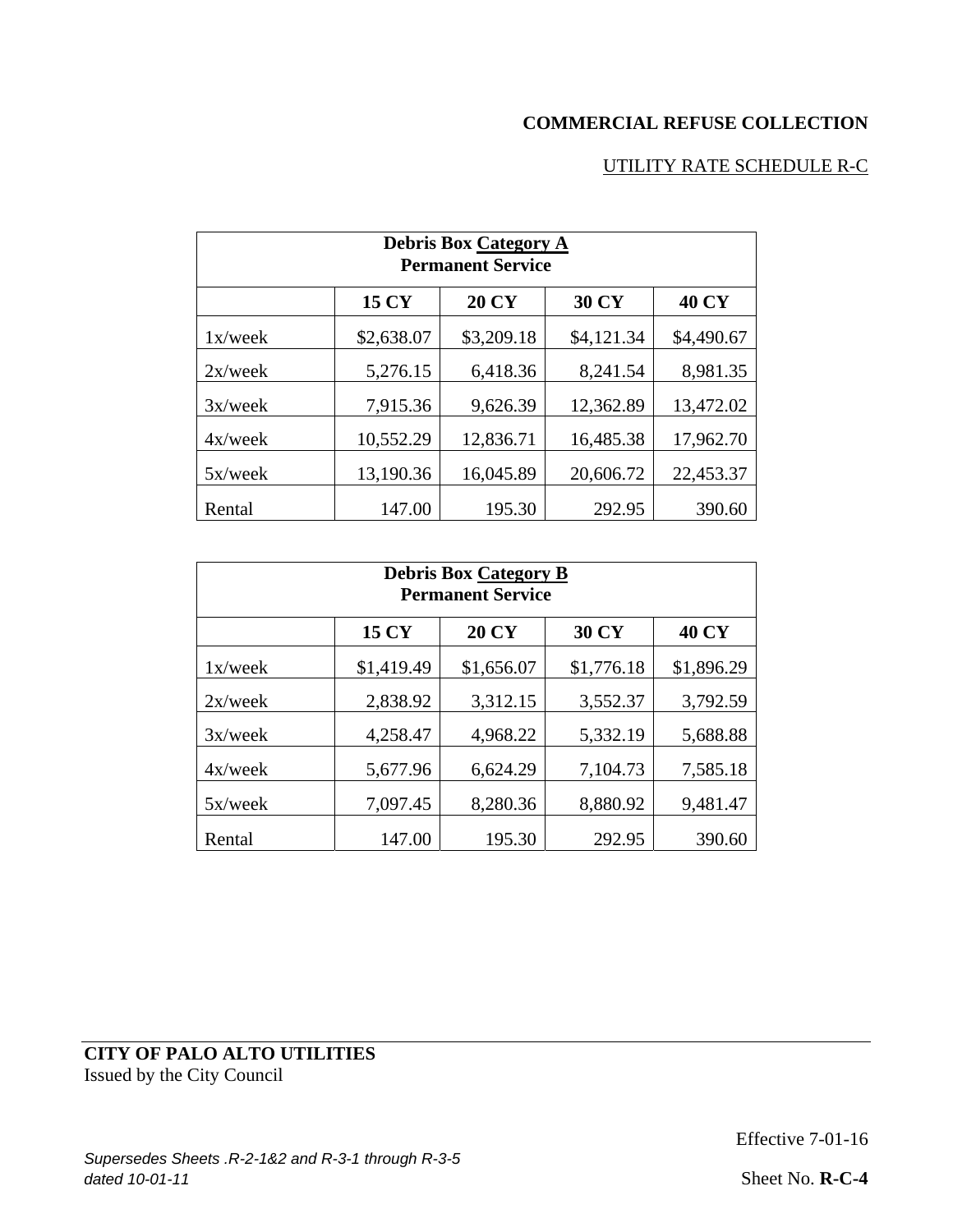# UTILITY RATE SCHEDULE R-C

### **D. SPECIAL ITEM CHARGES\*:**

\* Requests for pick up of special items must be made scheduled in advance of regular pick up days. If no request is made, am "Extra collection" fee (see E-1) will be applied.

## **E. SPECIAL LABOR CHARGES:**

| 1. Extra collection (for service of additional material; charged per cubic yard)  60.00 |
|-----------------------------------------------------------------------------------------|
|                                                                                         |
|                                                                                         |
|                                                                                         |
| 5. Special Events                                                                       |
|                                                                                         |
|                                                                                         |

### *(6) Pullout Service (per container)*

|            | Carts   | <b>Bins</b> |
|------------|---------|-------------|
| $1x$ /week | \$50.00 | \$200.00    |
| $2x$ /week | 100.00  | 400.00      |
| $3x$ /week | 150.00  | 600.00      |
| $4x$ /week | 200.00  | 800.00      |
| $5x$ /week | 250.00  | 1,000.00    |
| 6x/week    | 300.00  | 1,200.00    |

7. Whole cardboard box (boxes that have not been broken down)

| 8. Overflowing container |  |
|--------------------------|--|
|                          |  |
|                          |  |
|                          |  |

# **CITY OF PALO ALTO UTILITIES**

Issued by the City Council

Effective 7-01-16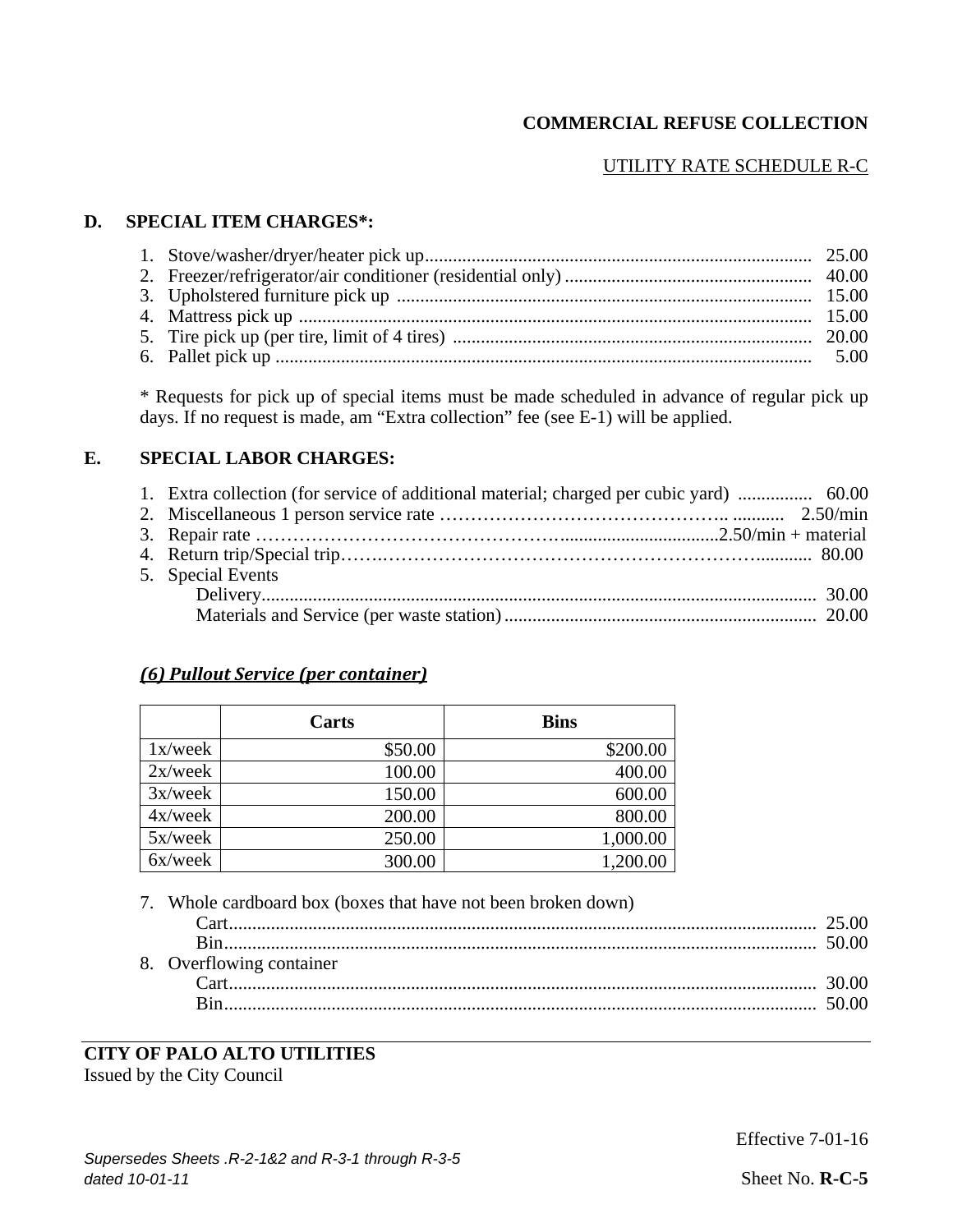### UTILITY RATE SCHEDULE R-C

## **F. RECYCLING AND COMPOST ORDINANCE CHARGES:**

If contamination is identified in a recycling or compost cart or bin, the customer will have an opportunity to remove the contamination and will only be charged a "Return trip" fee. If the customer chooses to not remove the contamination, the customer will be charged an "Extra solid waste pick-up" fee in addition to a "Return trip" fee.

1. Return trip…….…………………………………………………………………………. 80.00

#### *(2) EXTRA SOLID WASTE PICK UP (for contaminated recycling or compost containers only. Additional charges will apply to any materials left outside of the containers)*

| <b>Cart/Bin</b><br><b>Size</b> | <b>Contaminated Recycling</b> | <b>Contaminated Compost</b> |
|--------------------------------|-------------------------------|-----------------------------|
| $32$ -gal.                     | \$8.19                        | \$1.64                      |
| 64-gal.                        | 16.92                         | 3.38                        |
| 96-gal                         | 25.37                         | 5.07                        |
| 1 CY                           | 41.23                         | 8.25                        |
| 1.5 CY                         | 56.30                         | 11.26                       |
| 2CY                            | 71.37                         | 14.27                       |
| 3 CY                           | 100.97                        | 20.19                       |
| 4 CY                           | 134.27                        | 26.85                       |
| 5 CY                           | 163.88                        | 32.78                       |
| 6 CY                           | 197.18                        | 39.44                       |
| 8 CY                           | 257.18                        | 51.44                       |

3. De minimus (no garbage service but subscribes to both compost and recycling) ............. 25.00

### **G. SPECIAL CART AND BIN CHARGES:**

| 7. Each additional 32-gallon increment of weekly compostables cart service (in excess of |  |
|------------------------------------------------------------------------------------------|--|
| 96 gallons per week) for multi-unit dwellings with five (5) to ten (10) units (monthly   |  |
|                                                                                          |  |

## **CITY OF PALO ALTO UTILITIES**

Issued by the City Council